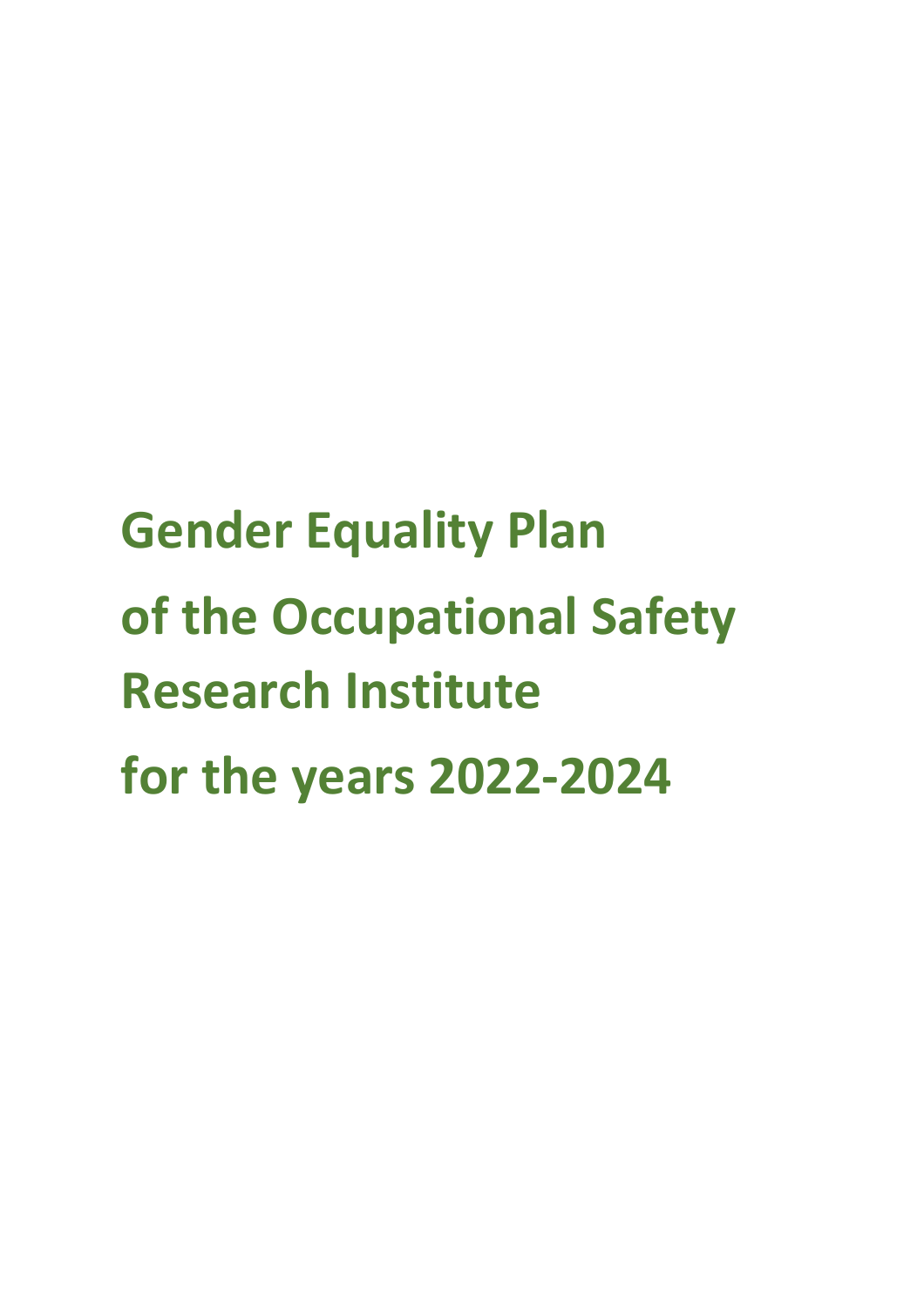## **Gender Equality Plan**

# **of the Occupational Safety Research Institute for the years 2022-2024**

#### **PREAMBLE**

Management of the Occupational Safety Research Institute (VÚBP) is following the European Union's gender equality objectives for 2020-2025 (Equality Union: Strategy for Gender Equality 2020-2025) and the Gender Equality Promotion Plan of the Ministry of Education, Youth and Sports for 2021-2024. VÚBP will implement various measures to promote gender equality as a part of its strategic commitment to the principles of transparency, equality and accountability, while at the same time reconciling the working and personal lives of all its employees. VÚBP will implement this commitment through its activities. This will be done on the basis of the VÚBP Gender Equality Plan (GEP VÚBP) for the period 2022-2024. The plan provides a framework for the development and implementation of effective measures to achieve the objectives in the priority areas of gender equality at VÚBP.

#### **STRATEGIC CONTEXT**

VÚBP acknowledges that its most valuable asset is its people and that achieving its mission depends on the performance, dedication, professionalism and skills of its employees. While VÚBP has already made significant progress in creating a fair, flexible and gender-balanced work environment, it will continue to cultivate an organizational culture where employees have equal opportunities in all areas. To achieve this strategic objective, VÚBP will create adequate institutional tools, implement and financially support the activities outlined in this VÚBP Gender Equality Plan 2022-2024.

#### **IMPLEMENTATION AND ACCOUNTABILITY**

The Gender Equality Guarantor is the Deputy Director who is responsible for the implementation of the VÚBP GEP in collaboration with the senior staff of the VÚBP.

The Guarantor will regularly report on his/her activities and the results achieved in the implementation of the VÚBP GEP to the VÚBP management, in particular in the form of an annual report in this area, including proposals for measures for the next period for the implementation of the objectives and activities of the VÚBP GEP. The annual report will be available on the intranet of the VÚBP and in the Director's Secretariat to all staff.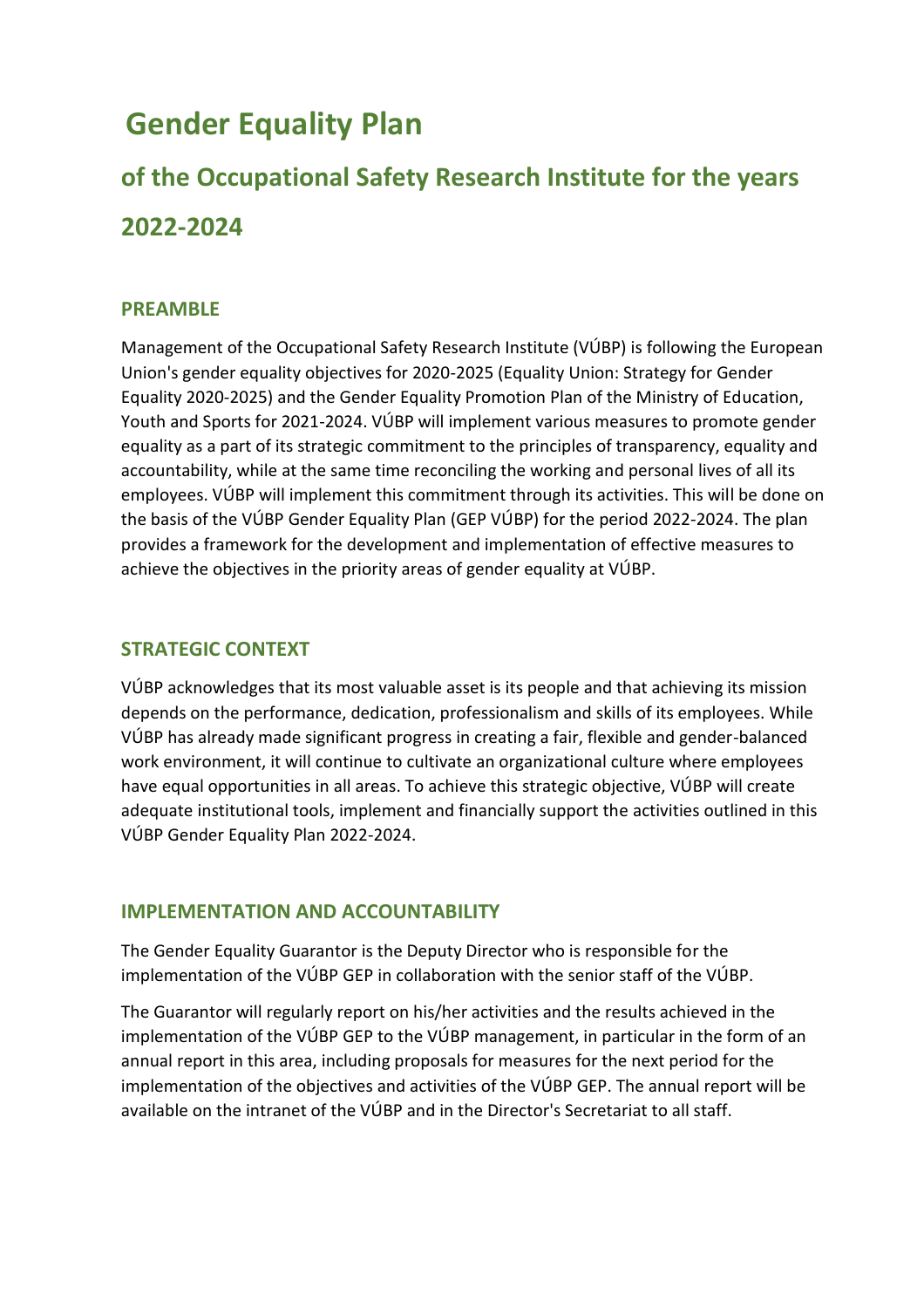#### **AREAS OF THE GENDER EQUALITY PLAN**

#### **1. TRANSFORMING THE INTERNAL CULTURE OF THE ORGANISATION**

VÚBP will promote an organisational culture and work environment that includes the following areas: the organisation's vision and goals and gender equality, gender-balanced promotion and marketing, gender perspective, research and scientific evaluation system, international activity, internal regulation, internal and external communication of VÚBP.

#### **2. GENDER BALANCE IN LEADERSHIP AND DECISION-MAKING**

VÚBP will support the improvement of opportunities for gender balance in leadership and decision-making.

#### **3. COMBINATION OF WORK AND PARENTING**

VÚBP will facilitate and further support flexible forms of work as well as the creation of conditions for the provision of care for children and family members, which will enable employees to reconcile work and family responsibilities, the so-called work-life balance.

#### **4. RECRUITMENT, SELECTION AND FUNCTIONAL PROCEDURE**

VÚBP will recruit and select employees without gender bias based and on the principles of OTMR (Open - Transparent - Merit Based Recruitment, i.e. open and transparent recruitment and selection based on qualities and competencies). As part of its operational process, it will strive to develop and maintain a gender-diverse workforce by creating a talent management system and a system of career support and mentoring, especially for beginning scientists and researchers.

#### **5. MEASURES AGAINST SEXUAL HARASSMENT AND OTHER FORMS OF GENDER-BASED VIOLENCE**

VÚBP will develop preventive measures against the occurrence of bullying or sexual harassment and other forms of gender-based violence. It will also improve the complaints process, complemented by the possibility of mediation and counselling and advisory services for the fair resolution of cases that arise.

#### **6. INTEGRATING THE GENDER DIMENSION INTO THE RESEARCH CONTENT**

The VÚBP will strive to promote and integrate the gender dimension in science and research by supporting gender-balanced research teams; it will popularize research results achieved by women and gender-responsive research.

#### **7. COLLECTION AND MONITORING OF GENDER-DISAGGREGATED DATA**

VÚBP will establish a system for the collection and regular evaluation of gender-disaggregated data in the VÚBP GEP areas.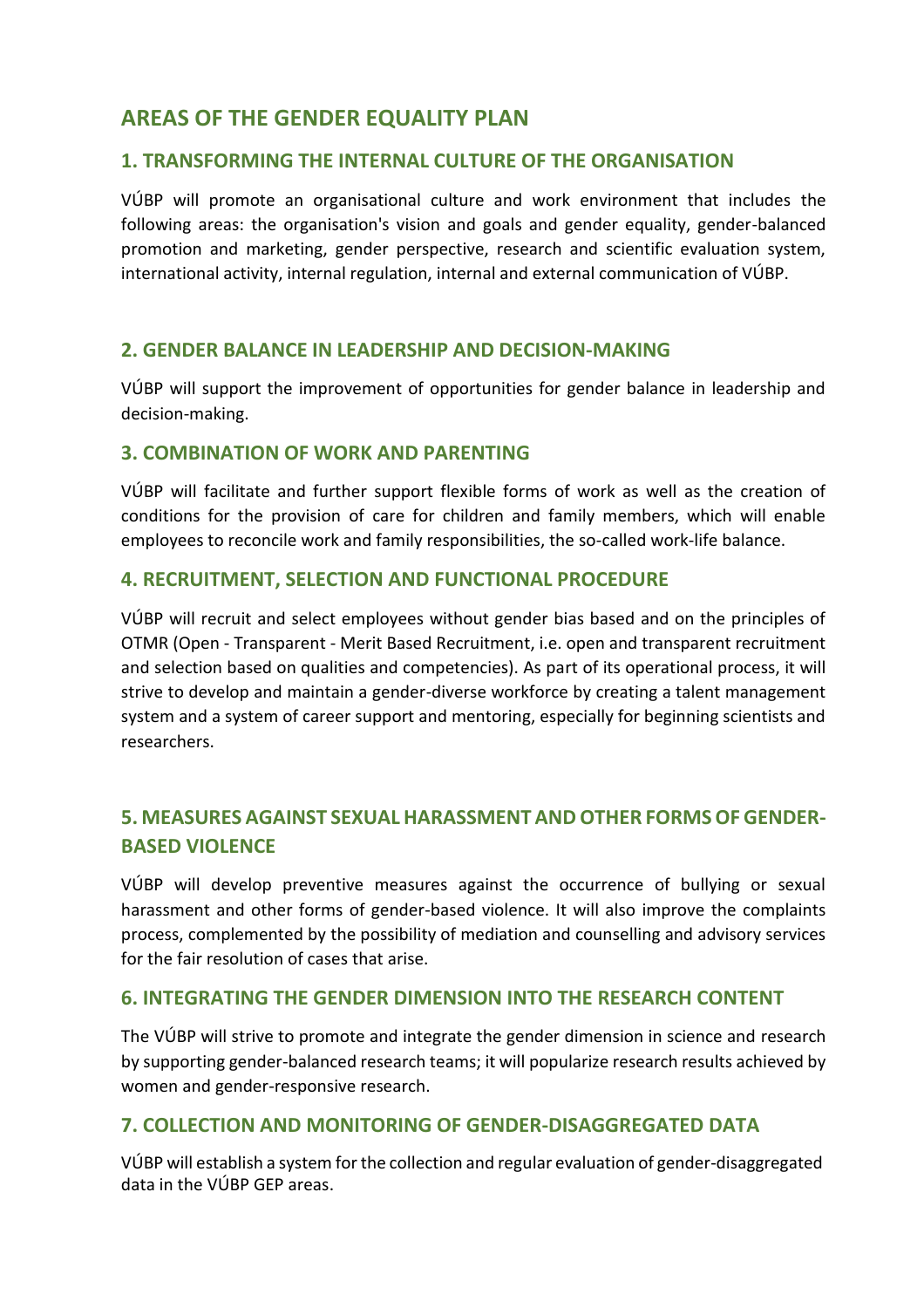## **Gender Equality Plan 2022-2024 - measures and actions**

## **1. Transformation of organisational culture**

and the contract of the

| <b>Target</b>                                                                                                       | description of<br>Measure /<br>action                                                                                                                                                                                   | <b>Accountability</b>                            | <b>Deadline</b>                                  |
|---------------------------------------------------------------------------------------------------------------------|-------------------------------------------------------------------------------------------------------------------------------------------------------------------------------------------------------------------------|--------------------------------------------------|--------------------------------------------------|
| To establish a gender equality policy<br>at VÚBP                                                                    | Creation and publication of a Gender<br>Equality Plan (GEP VÚBP) for 2022-<br>2024                                                                                                                                      | Guarantor of gender equality at<br><b>VÚBP</b>   | February 2022<br>ongoing performance             |
| develop<br>provisions<br>reflecting<br>To<br>gender equality in internal regulations<br>and institutional standards | Inclusion of the gender dimension in<br>relevant internal regulations as part<br>of their development and updates                                                                                                       | relevant senior staff                            | 2022-2024<br>ongoing performance,<br>as required |
| To increase education and awareness<br>of gender equality issues                                                    | Appropriate supplementation of<br>existing staff development and<br>training activities with gender topics,<br>implementation of lectures and<br>workshops on gender topics aimed<br>at raising awareness of this issue | senior staff                                     | ongoing performance                              |
| Identify and address potential gender<br>inequalities in remuneration                                               | Implementation<br>of<br>gender pay<br>a<br>analysis<br>using<br>an<br>appropriate<br>analytical tool                                                                                                                    | <b>Economic and Administrative</b><br>Department | 12/2023                                          |
|                                                                                                                     | Based on the gender pay analysis,<br>update the internal wage regulation if<br>necessary.                                                                                                                               |                                                  |                                                  |

and the state of the state of the state of the state of the state of the state of the state of the

 $\sim$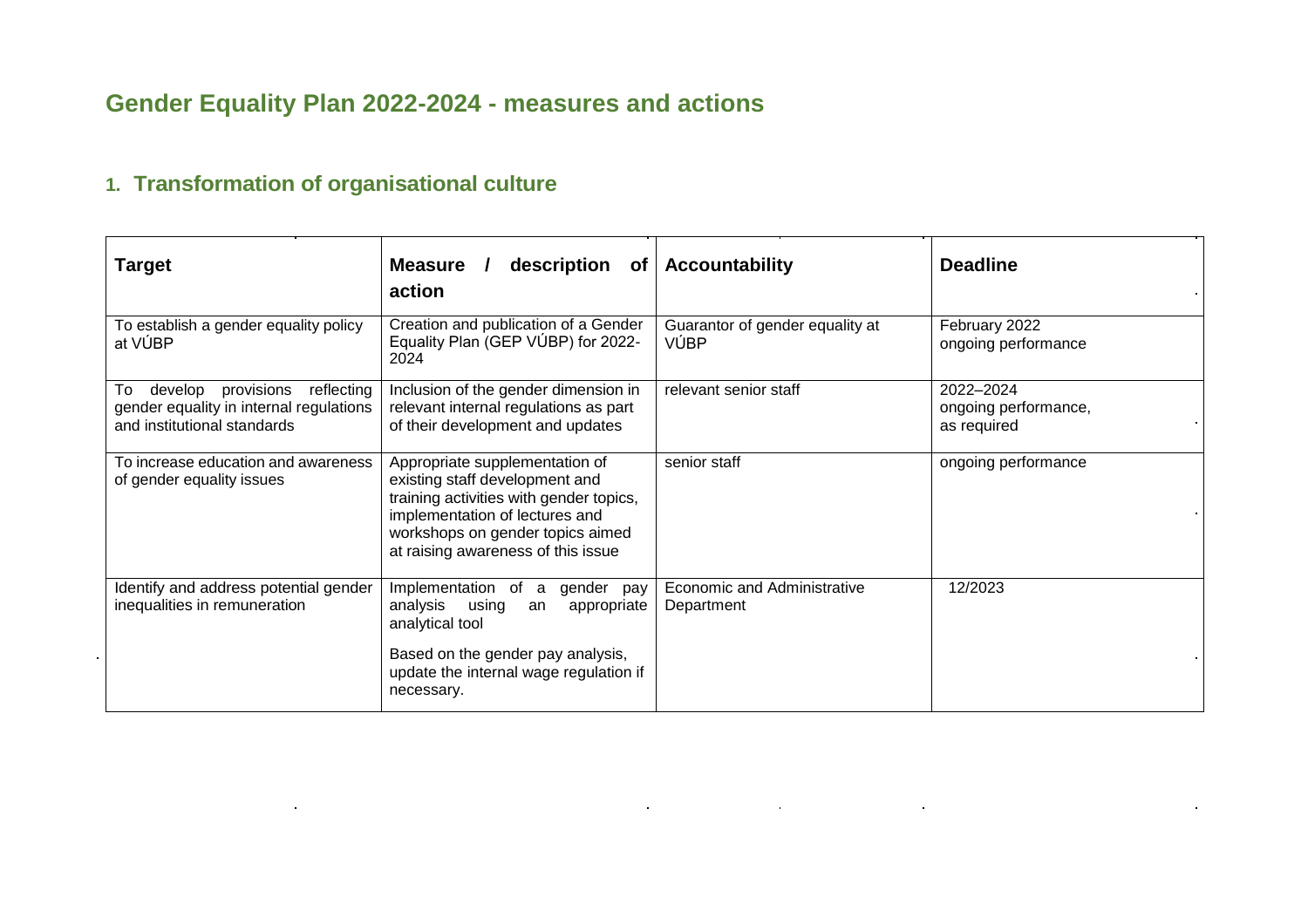## **2. Gender balance in leadership and decision-making**

| <b>Target</b>                                                                                                    | Measure / description of action                                                                                                                                                                                                                                                                                                                        | <b>Accountability</b>             | <b>Deadline</b>                     |
|------------------------------------------------------------------------------------------------------------------|--------------------------------------------------------------------------------------------------------------------------------------------------------------------------------------------------------------------------------------------------------------------------------------------------------------------------------------------------------|-----------------------------------|-------------------------------------|
| create conditions<br>for<br>greater<br>To<br>leadership<br>balance in<br>gender<br>positions and advisory bodies | To examine formal procedures within<br>elected bodies for applications,<br>nominations and selection of members<br>in terms of promoting women's interest<br>in participating in these positions<br>A clear predetermined date and<br>timeframe for regular meetings of the<br>VÚBP bodies, elected bodies and<br>advisory bodies during working hours | gender equality guarantor at VUBP | ongoing performance                 |
| To improve gender balance in<br>leadership and decision-making                                                   | To develop and strengthen the<br>principles of equal access to the<br>representation of women and men in<br>leadership or decision-making<br>positions and in advisory bodies in key<br>VÚBP documents                                                                                                                                                 | VÚBP management/senior staff      | ongoing performance<br>$/12/2023 +$ |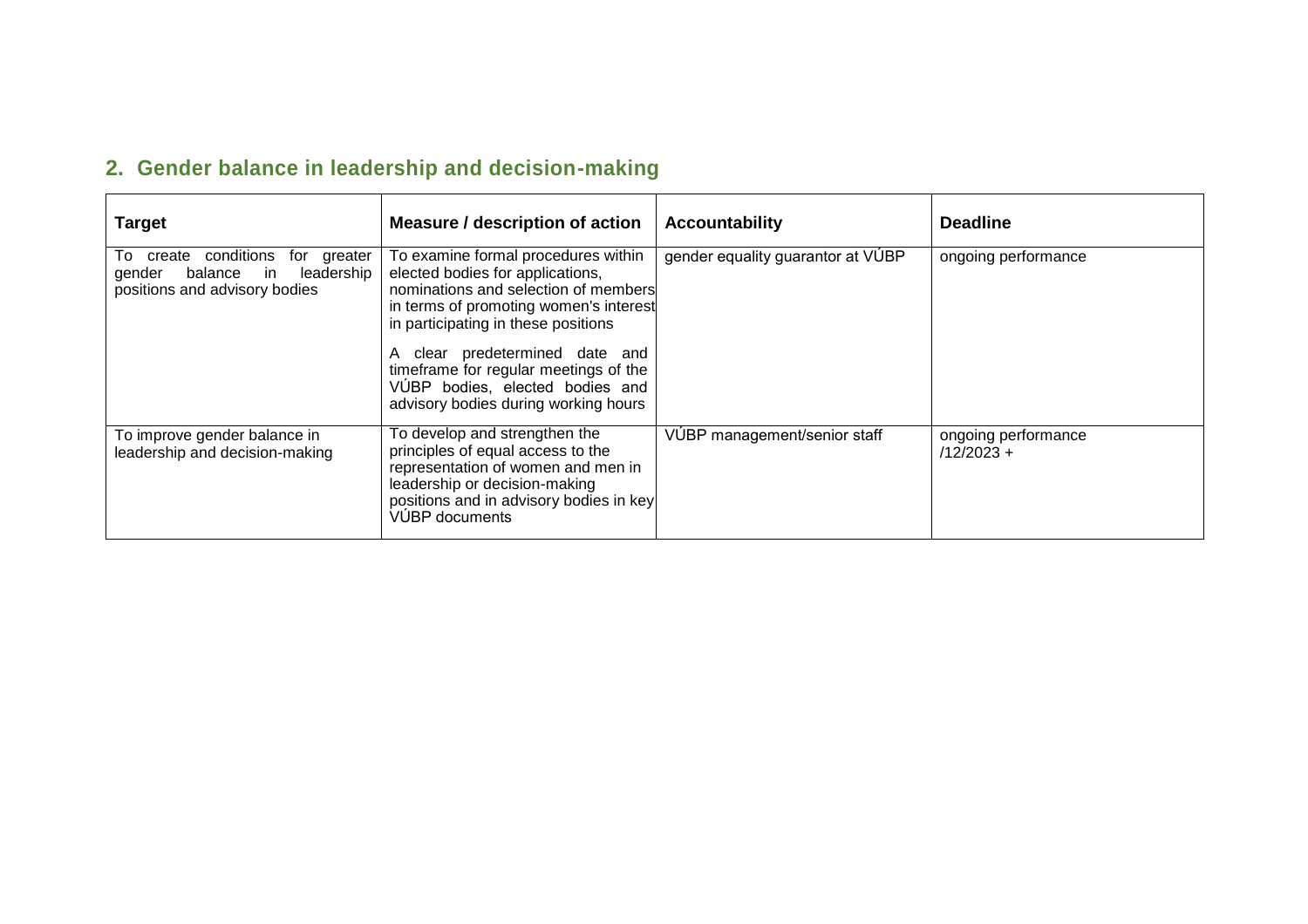## **3. Combining work and parenting, work-life balance**

| <b>Target</b>                                                                                                   | Measure / description of action                                                                                                                                         | <b>Accountability</b>                                             | <b>Deadline</b> |
|-----------------------------------------------------------------------------------------------------------------|-------------------------------------------------------------------------------------------------------------------------------------------------------------------------|-------------------------------------------------------------------|-----------------|
| Introduction of maternity and parental<br>leave management and support for<br>reconciliation of work and family | Definition of all measures to support<br>reconciliation of work and family<br>offered by the VUBP in an internal<br>regulation                                          | VÚBP management, Economic and<br><b>Administrative Department</b> | 12/2023         |
| To take into account the possibilities<br>of working from home to improve<br>work-life balance                  | Use all legal options for working from<br>home to enable employees to<br>balance work and family (personal)<br>responsibilities                                         | VÚBP management                                                   | $2022 +$        |
| Regular identification of the needs of<br>staff who take care of dependants                                     | Organising discussions to identify the<br>needs of employees taking care of<br>dependants (e.g. ageing parents),<br>including the need for psychological<br>counselling | <b>Economic and Administrative</b><br>Department                  | annually        |

#### **4. Recruitment, selection and promotion**

| Target                                                                                    | Measure / description of action                                                                                                                                                                 | <b>Accountability</b>                                                              | <b>Deadline</b>     |
|-------------------------------------------------------------------------------------------|-------------------------------------------------------------------------------------------------------------------------------------------------------------------------------------------------|------------------------------------------------------------------------------------|---------------------|
| Develop a gender-correct recruitment<br>and selection process                             | Addition of recommendations for gender<br>correct practices during recruitment and<br>selection in the internal VUBP regulations                                                                | Economic and Administrative Department                                             | $2022 +$            |
| Strive for a gender-balanced<br>composition of selection<br>board/commitee in auditioning | Explicitly include in the internal regulations<br>on recruitment the requirement for a<br>balanced composition of selection<br>committees according to the field and nature<br>of the workplace | Economic and Administrative Department,<br>staff involved in the selection process | $2022 +$            |
| Support women scientists in their<br>career and promotion                                 | Promote programmes specifically for women<br>scientists                                                                                                                                         | VÚBP management                                                                    | ongoing performance |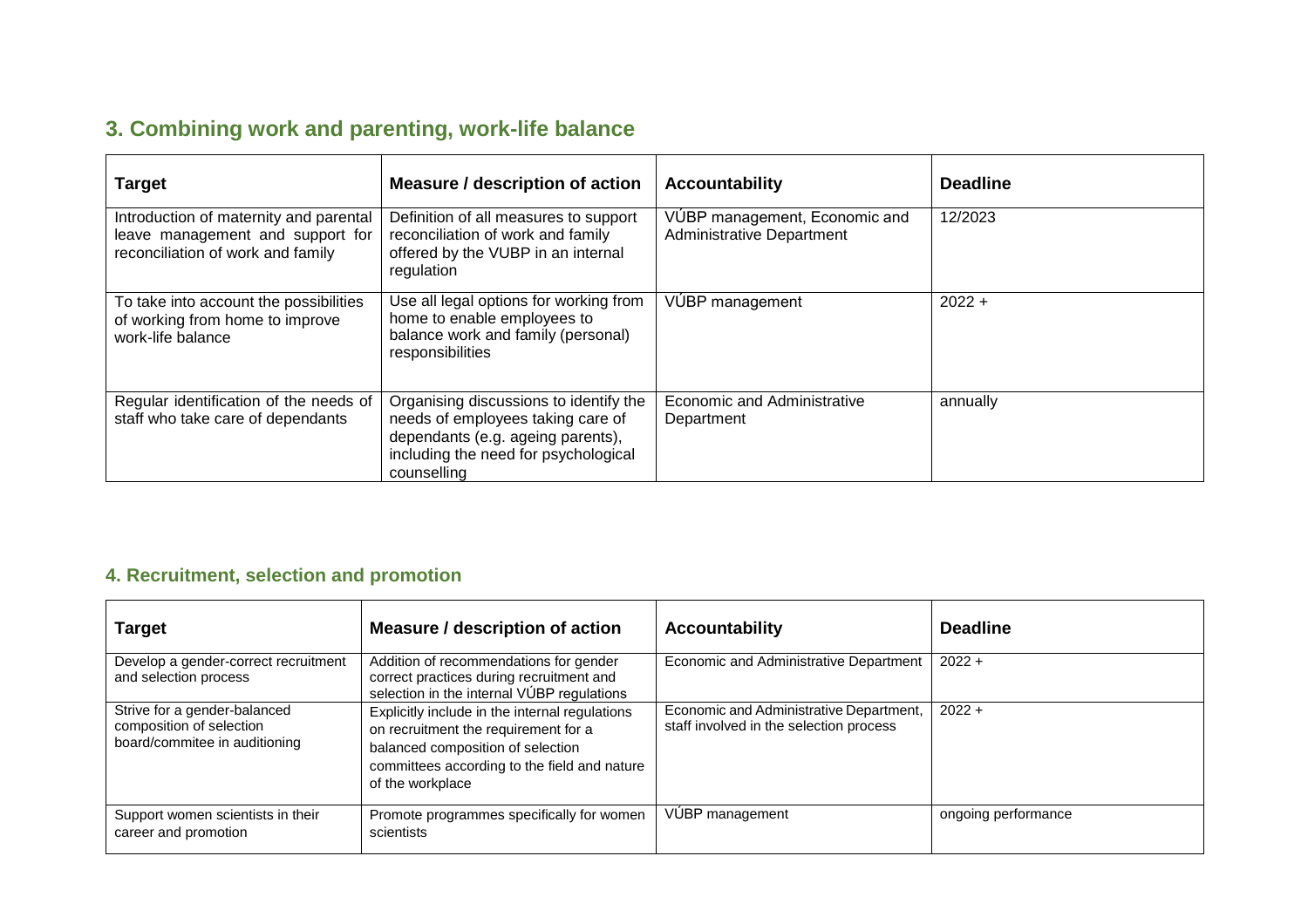### **5. Measures against sexual harassment and other forms of gender-based violence**

| <b>Target</b>                                                       | Measure / description of action                                                                                                                                                                                  | <b>Accountability</b> | <b>Deadline</b>                |
|---------------------------------------------------------------------|------------------------------------------------------------------------------------------------------------------------------------------------------------------------------------------------------------------|-----------------------|--------------------------------|
| Establishing a process to address<br>incidents of sexual harassment | Establishing a clear procedure for victims,<br>perpetrators and witnesses of sexual<br>harassment, including a description of the<br>consequences and penalties<br>and<br>embedding them in internal regulations | VÚBP management       | 12/2022<br>ongoing performance |
| Establishing an awareness process for<br>filing complaints          | Ensuring that staff members are aware of<br>existing complaints procedures<br>Modifying the relevant VÚBP website                                                                                                | VÚBP management       | 12/2022<br>ongoing performance |

## **6. Integrating the gender dimension into the content of research and innovation**

| <b>Target</b>                                                                                 | Measure / description of action                                                                                                                                        | <b>Accountability</b>     | <b>Deadline</b>     |
|-----------------------------------------------------------------------------------------------|------------------------------------------------------------------------------------------------------------------------------------------------------------------------|---------------------------|---------------------|
| Promoting the integration of the gender<br>dimension into educational activities              | Efforts to add a gender dimension to<br>existing activities, training and other events                                                                                 | VÚBP management           | ongoing performance |
| level playing field in the<br>Ensuring a<br>evaluation of<br>science and research<br>projects | Gender<br>balance in the<br>evaluation<br>committees of internal projects, taking into<br>account the possibilities and maintaining<br>the main criterion of expertise | VUBP management/employees | ongoing performance |